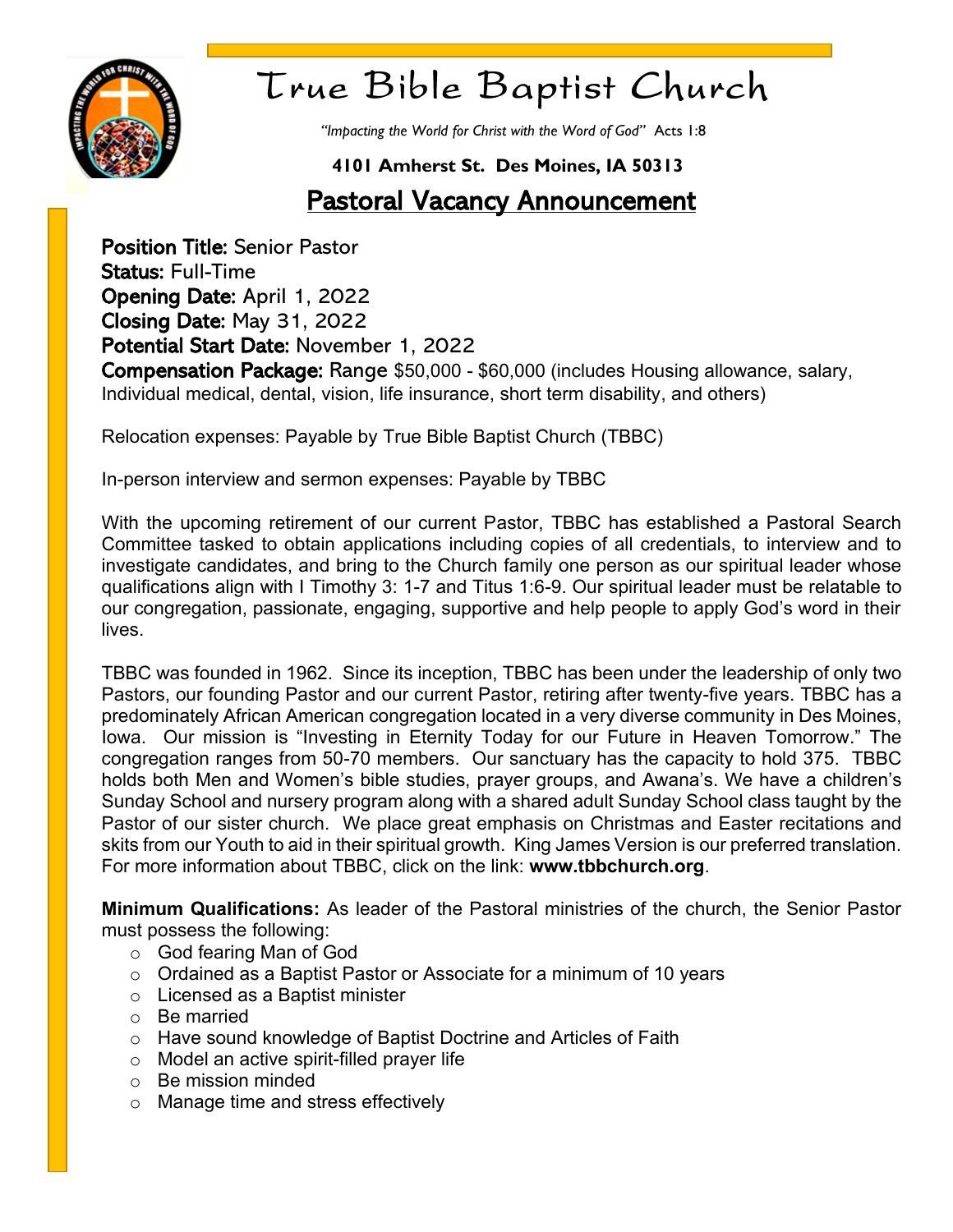- $\circ$  Skillful in solving problems
- o Attended seminary from an accredited college and be willing to continue his education
- o Possess an optimistic outlook
- o Have effective listening skills
- o Exemplify Administrative skills
- o Proficient Decision maker
- o Experience with family and youth ministries
- o Adhere to policies and procedures
- o Have technology competency
- o Accept and initiate change
- o Be a tither and encourage tithing and sacrificial giving as God's method of financially supporting the church (Malachi 3:8-10 KJV)
- o Aspire to establish, foster, and maintain a strong sense of community

### **Highly desired qualification:**

Bachelor's degree in Divinity or Theology from an accredited college

### **Responsibilities and Duties:** As leader of the Pastoral ministries, the Senior Pastor will:

- o Prepare and deliver sermons using sound biblical scriptures
- o Effectively communicate and teach God's word
- o Devote time for weekly prayer services
- $\circ$  Lead and direct the affairs of the church
- $\circ$  Provide discipleship training to equip the Body of Christ for the winning of souls
- o Provide oversight and supervision to all ministries and employees of the church
- o Recognize and actively promote the gifts and talents of the church body
- o Demonstrate humility, hospitality, kindness, compassion, and respect to all
- o Exercise personal leadership in pastoral care and shepherding the church membership with special emphasis on the hospitalized, shut-in, and bereaved
- o Administer the ordinances of baptism and communion
- $\circ$  Conduct weddings and funerals, providing appropriate preparation and support
- o Officiate at ordinations, licensing, baby dedications, etc.
- o Established a minimum of "On-Site" office hours of 24 per week
- o Moderate and preside over church business meetings

### **Any Baptist minister meeting the above qualifications is invited to apply by completing the online job application packet on this website or at [www.tbbchurch.org.](file:///C:/Users/Bert/Documents/TBBC/TBBC%20Online%20Presentation/PSC/www.tbbchurch.org)**

### **If unable to submit application online, submit a hard copy application packet to:**

True Bible Baptist Church Attn: Pastoral Search Committee – Sara Moody, Secretary 4101 Amherst Street Des Moines, Iowa 50313

**Final candidates must consent to full disclosures of the following:** Reference check, criminal background check, credit and financial history review, education credentials, drug test, and military discharge, if applicable. Only one submission will be accepted. Incomplete packages will not be considered. All information submitted will be treated as confidential. Additional information may be requested and/or required. **THE DEADLINE FOR SUBMISSION OF PACKETS IS MAY 31, 2022.**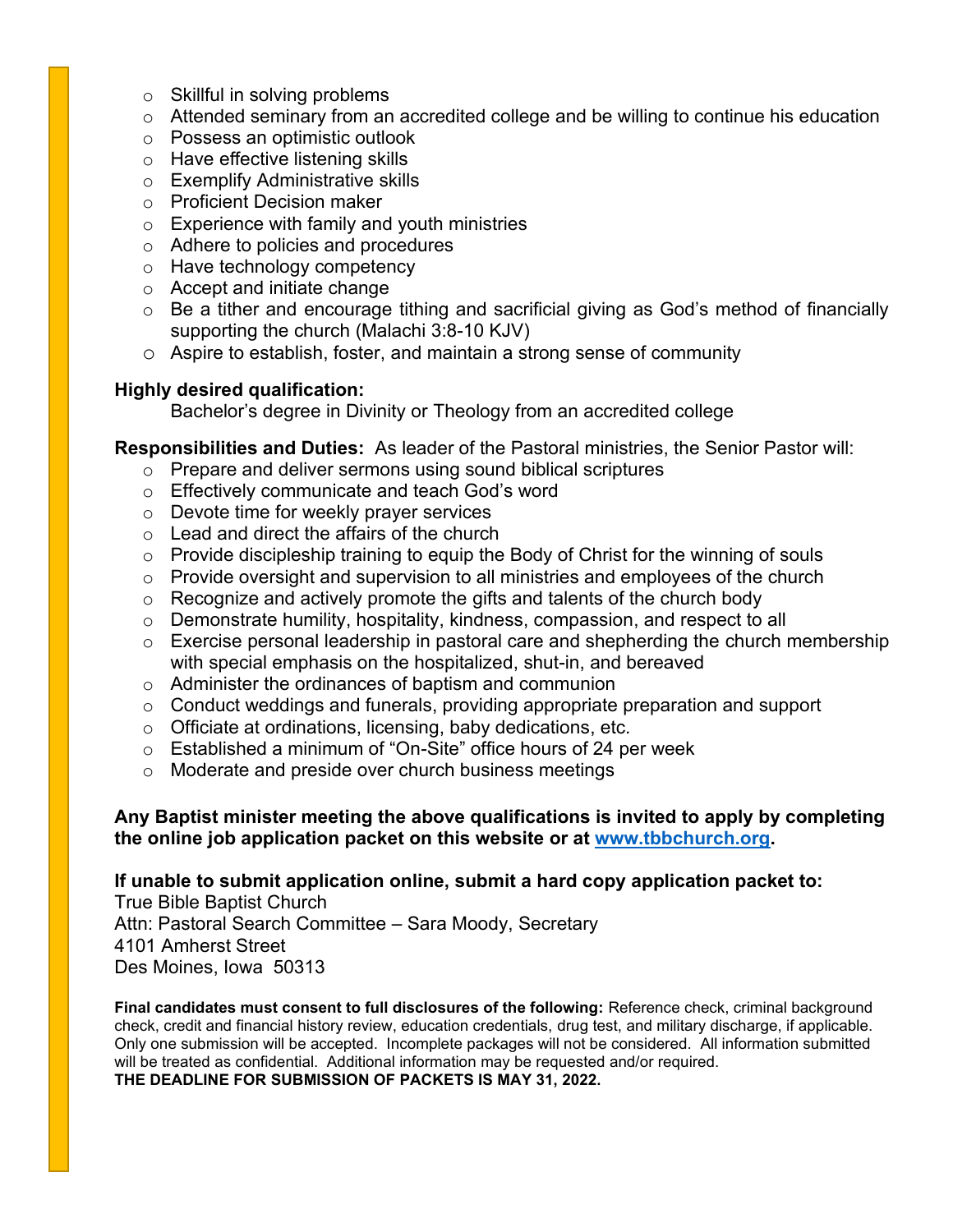

**Date: \_\_\_\_\_\_\_\_\_\_\_\_\_\_\_\_\_\_\_\_\_\_\_\_\_\_\_\_\_\_\_\_\_\_\_\_**

# True Bible Baptist Church

*"Impacting the World for Christ with the Word of God"* Acts 1:8

**4101 Amherst St. Des Moines, IA 50313 Phone: 515-243-8227<br>Website: www.tbbchurch.org Website: www.tbbchurch.org E-mail: office@tbbchurch.org**

### Job Application Checklist *E-MAILED APPLICATIONS ARE PREFERED*.

If unable to submit via e-mail, please submit hard copy of the job application and required documentation via *CERTIFIED MAIL – RETURN RECEIPT* to the address below:

**Candidate packages must be typed. Packages postmarked after Midnight, May 31, 2022 and or incomplete packages WILL NOT BE CONSIDERED.** 

> **MAIL PACKAGES TO: True Bible Baptist Church c/o Pastoral Search Committee – Sara Moody, Secretary 4101 Amherst St. Des Moines, Iowa 50313**

| A completed and signed Job Application Form                                                                                                                                                                                                                                                                                                                |
|------------------------------------------------------------------------------------------------------------------------------------------------------------------------------------------------------------------------------------------------------------------------------------------------------------------------------------------------------------|
| A signed Job Application Checklist                                                                                                                                                                                                                                                                                                                         |
| Cover Letter (maximum one (1) page, Times New Roman size 12 font)                                                                                                                                                                                                                                                                                          |
| Resume (Maximum four (4) pages, Times New Roman size 12 font,)                                                                                                                                                                                                                                                                                             |
| Three names of references: one (1) Pastoral, one (1) Professional, one (1) Personal                                                                                                                                                                                                                                                                        |
| Copy of College/University transcript(s)                                                                                                                                                                                                                                                                                                                   |
| Copy of Ordination Certificate                                                                                                                                                                                                                                                                                                                             |
| Copy of License                                                                                                                                                                                                                                                                                                                                            |
| Website links to sermon, presentations, teachings (or DVD's)                                                                                                                                                                                                                                                                                               |
| Final candidates will be notified and asked to provide additional information as needed later in the selection process.<br>Final candidates must consent to reference checks, a criminal history background check, drug screening test, and a<br>credit/financial history review (performed through an outside agency to ensure complete confidentiality). |
|                                                                                                                                                                                                                                                                                                                                                            |

This checklist is provided to help you be certain you have attached all required application information. By signing below, I acknowledge and understand that the document and information provided in this application package is accurate and true to the best of my knowledge.

| <b>Printed Applicant Name:</b> |  |
|--------------------------------|--|
| <b>Applicant Signature:</b>    |  |

All information presented will be treated as CONFIDENTIAL For additional information or questions, please submit your request via e-mail to: Pastoral Search Committee at search@tbbchurch.org **NO PHONE CALLS PLEASE**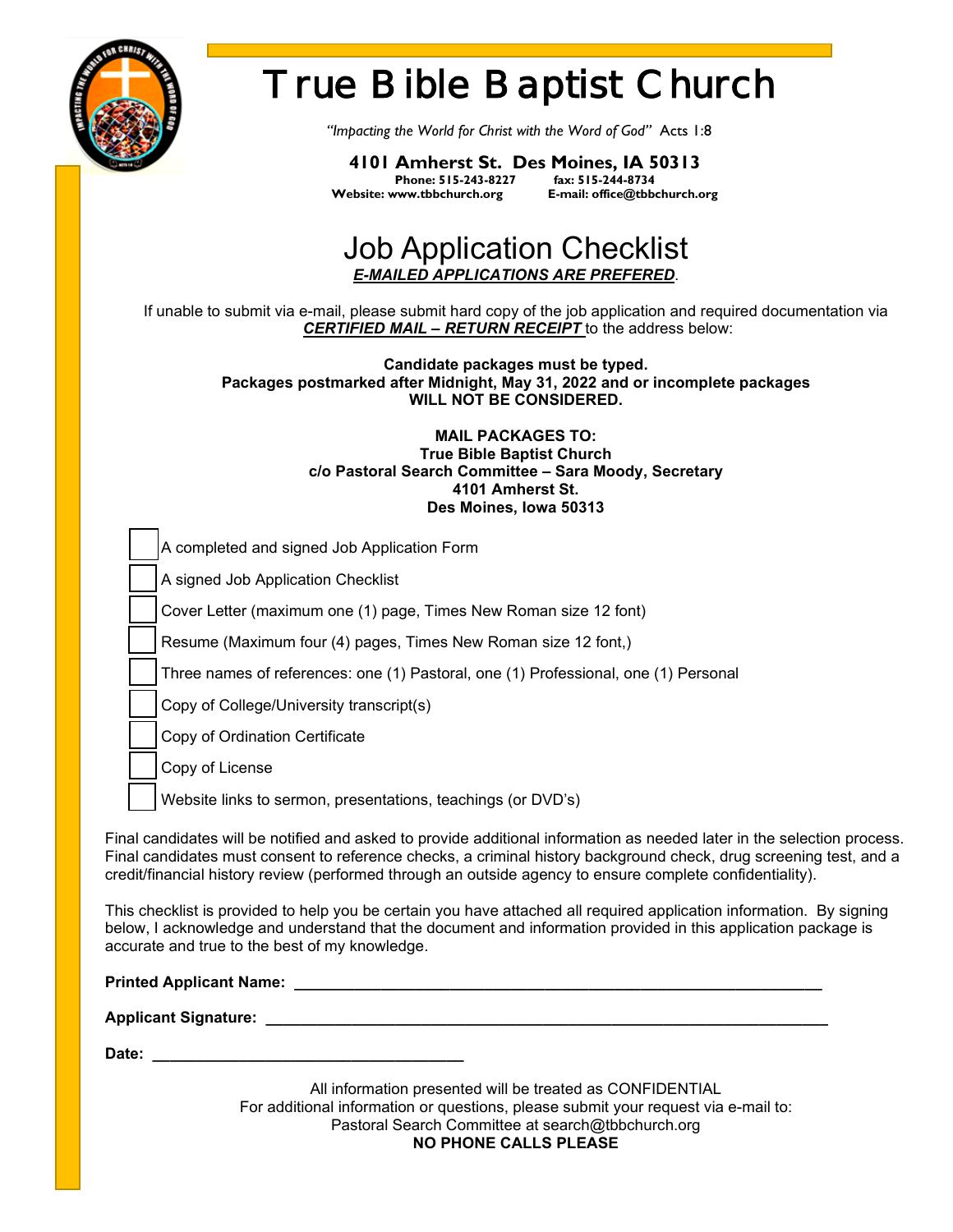

# True Bible Baptist Church

*"Impacting the World for Christ with the Word of God" Acts* 1:8

### **4101 Amherst St. Des Moines, IA 50313**

**Phone: 515-243-8227 Fax: 515-244-8734**

Website: www.tbbchurch.org

Applicant Information

| <b>Applicant Name:</b> |                                                                         | First<br>Last      |                             |                                                    |       |      | M.I.            |  |
|------------------------|-------------------------------------------------------------------------|--------------------|-----------------------------|----------------------------------------------------|-------|------|-----------------|--|
| Address:               | <b>Street Address</b>                                                   |                    |                             |                                                    |       |      |                 |  |
|                        |                                                                         |                    |                             |                                                    |       |      | Apt./Unit #     |  |
|                        | City                                                                    |                    |                             |                                                    | State |      | Zip             |  |
|                        | Home Number:                                                            | Cell Phone Number: |                             |                                                    |       |      |                 |  |
|                        | E-mail address:                                                         |                    |                             |                                                    |       |      |                 |  |
|                        |                                                                         |                    | Personal Information        |                                                    |       |      |                 |  |
|                        | Are you a citizen of the United States? Yes                             |                    | No                          | If no, are you authorized to work in the U.S.? Yes |       |      | No              |  |
|                        | What documents can you provide as proof of citizenship or legal status? |                    |                             |                                                    |       |      |                 |  |
|                        | Will you consent to a mandatory controlled substance test? Yes          |                    |                             | $\overline{N}$ o                                   |       |      |                 |  |
|                        | Do you have any conditions which would require job accommodations? Yes  |                    |                             |                                                    | No    |      |                 |  |
|                        | If yes, please describe accommodations required below?                  |                    |                             |                                                    |       |      |                 |  |
|                        |                                                                         |                    |                             |                                                    |       |      |                 |  |
|                        |                                                                         |                    |                             |                                                    |       |      |                 |  |
|                        |                                                                         |                    | Family Information          |                                                    |       |      |                 |  |
| Marriage Status:       |                                                                         |                    |                             |                                                    |       |      |                 |  |
| Single (never married) |                                                                         |                    | Single (previously married) |                                                    |       |      |                 |  |
| Married                | Married (previously divorced)                                           |                    | Widower                     |                                                    |       |      |                 |  |
| Wife's Name:           |                                                                         |                    |                             |                                                    |       |      |                 |  |
| Wife's Hometown:       |                                                                         |                    |                             |                                                    |       |      |                 |  |
| Children:              |                                                                         |                    |                             |                                                    |       |      |                 |  |
|                        |                                                                         |                    |                             |                                                    |       |      |                 |  |
| Name:                  |                                                                         | Age:               | Living at home?             | Name:                                              |       | Age: | Living at home? |  |
| Name:                  |                                                                         | Age:               | Living at home?             | Name:                                              |       | Age: | Living at home? |  |
| Name:                  |                                                                         | Age:               | Living at home?             | Name:                                              |       | Age: | Living at home? |  |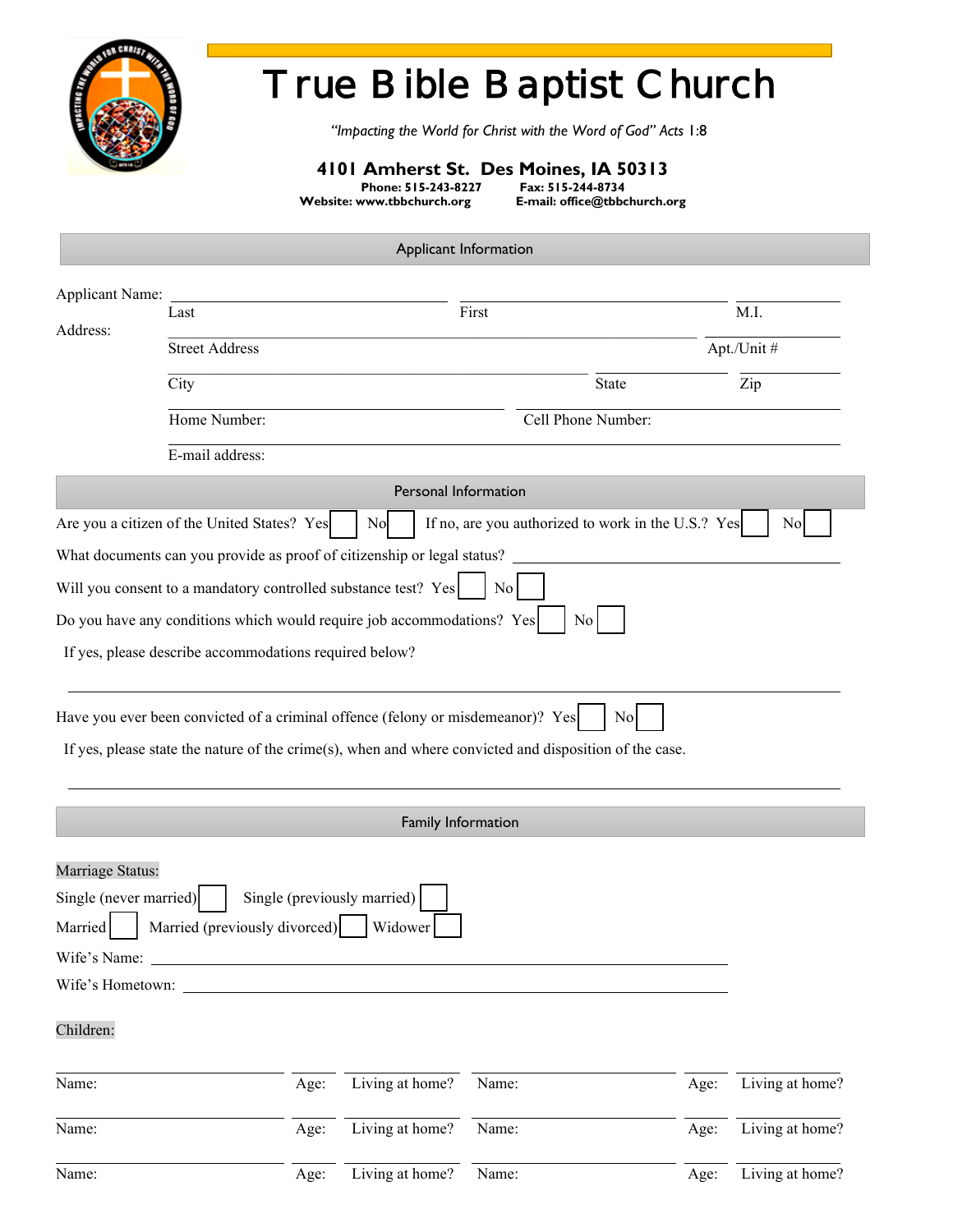|                                                                     |                                                                                                                                                                                                                                      | <b>Education and Training</b>                                        |  |  |
|---------------------------------------------------------------------|--------------------------------------------------------------------------------------------------------------------------------------------------------------------------------------------------------------------------------------|----------------------------------------------------------------------|--|--|
| High School:                                                        |                                                                                                                                                                                                                                      |                                                                      |  |  |
|                                                                     |                                                                                                                                                                                                                                      |                                                                      |  |  |
|                                                                     |                                                                                                                                                                                                                                      |                                                                      |  |  |
|                                                                     |                                                                                                                                                                                                                                      |                                                                      |  |  |
| College:                                                            |                                                                                                                                                                                                                                      |                                                                      |  |  |
|                                                                     |                                                                                                                                                                                                                                      | Name: City: City: State: State: City:                                |  |  |
|                                                                     |                                                                                                                                                                                                                                      | From: To: To: Did you graduate? Yes No                               |  |  |
|                                                                     | Degree: <u>New York: New York: New York: New York: New York: New York: New York: New York: New York: New York: New York: New York: New York: New York: New York: New York: New York: New York: New York: New York: New York: New</u> |                                                                      |  |  |
| Seminary:                                                           |                                                                                                                                                                                                                                      |                                                                      |  |  |
|                                                                     |                                                                                                                                                                                                                                      |                                                                      |  |  |
|                                                                     |                                                                                                                                                                                                                                      |                                                                      |  |  |
|                                                                     |                                                                                                                                                                                                                                      |                                                                      |  |  |
|                                                                     | ❖ If you did not graduate, please provide the following:                                                                                                                                                                             |                                                                      |  |  |
|                                                                     |                                                                                                                                                                                                                                      | **Courses Completed:                                                 |  |  |
|                                                                     |                                                                                                                                                                                                                                      |                                                                      |  |  |
|                                                                     |                                                                                                                                                                                                                                      | **Courses Completed:                                                 |  |  |
|                                                                     |                                                                                                                                                                                                                                      |                                                                      |  |  |
|                                                                     |                                                                                                                                                                                                                                      |                                                                      |  |  |
|                                                                     |                                                                                                                                                                                                                                      | Hours or Credits: <u>New York: Dates Completed:</u> Dates Completed: |  |  |
|                                                                     |                                                                                                                                                                                                                                      | **Courses Completed:                                                 |  |  |
| Hours or Credits: <u>New York: Dates Completed:</u> Completed: 2014 |                                                                                                                                                                                                                                      |                                                                      |  |  |
|                                                                     |                                                                                                                                                                                                                                      |                                                                      |  |  |
|                                                                     |                                                                                                                                                                                                                                      | Hours or Credits: Dates Completed: Dates Completed:                  |  |  |
| Vocational School/Specialized Training:                             |                                                                                                                                                                                                                                      |                                                                      |  |  |
|                                                                     |                                                                                                                                                                                                                                      | Name: City: City: State: State: City:                                |  |  |
|                                                                     |                                                                                                                                                                                                                                      |                                                                      |  |  |
|                                                                     |                                                                                                                                                                                                                                      |                                                                      |  |  |
| Licensed?                                                           |                                                                                                                                                                                                                                      |                                                                      |  |  |
|                                                                     |                                                                                                                                                                                                                                      |                                                                      |  |  |
|                                                                     |                                                                                                                                                                                                                                      |                                                                      |  |  |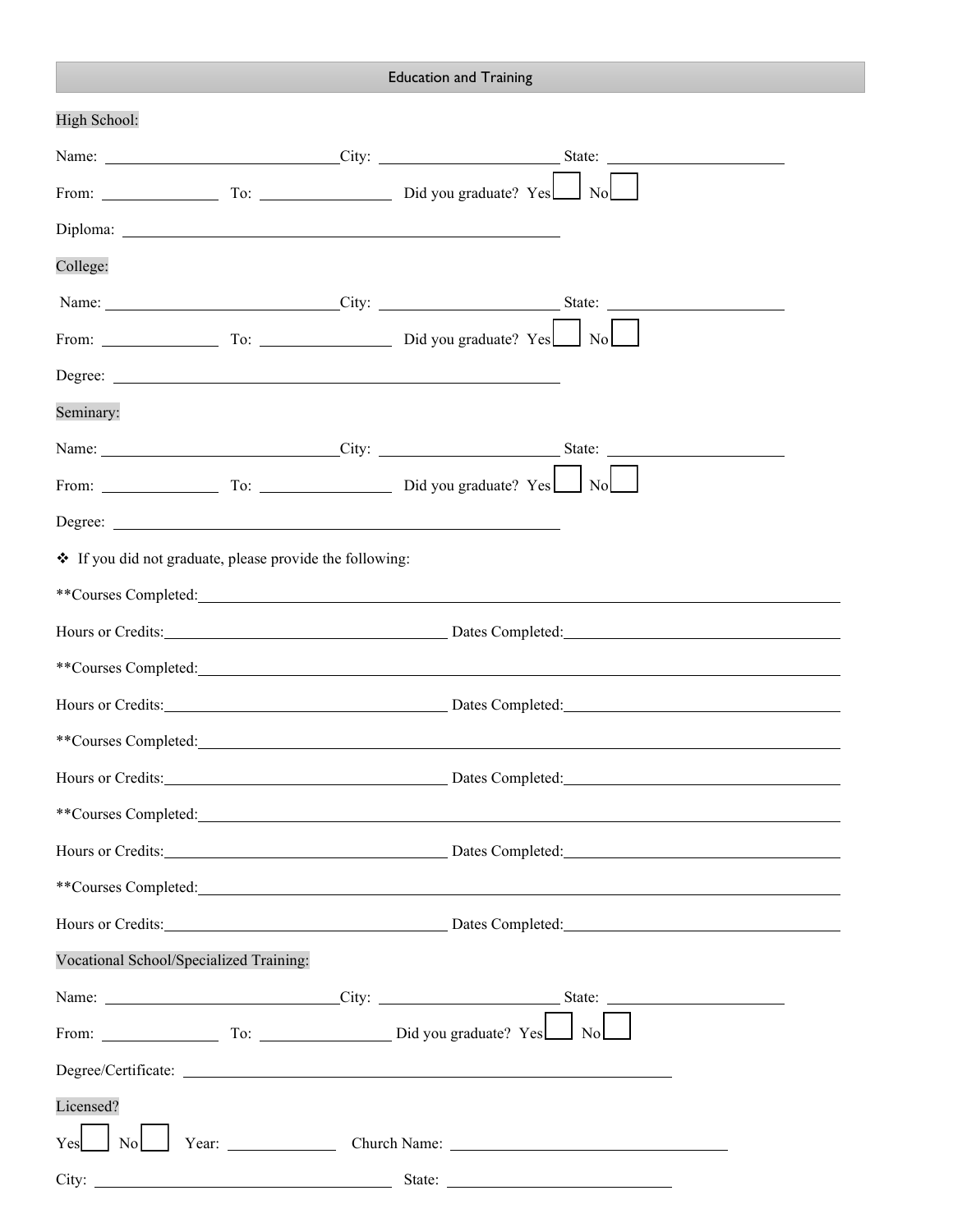Ordained?

| $\text{No:}$ Year:                                                                                                                                                                                                             |                                                                                                                                                                                                                                |
|--------------------------------------------------------------------------------------------------------------------------------------------------------------------------------------------------------------------------------|--------------------------------------------------------------------------------------------------------------------------------------------------------------------------------------------------------------------------------|
|                                                                                                                                                                                                                                |                                                                                                                                                                                                                                |
|                                                                                                                                                                                                                                | <b>Employment History</b>                                                                                                                                                                                                      |
|                                                                                                                                                                                                                                | Employer Name: Compare Compared the Employer Telephone Number:                                                                                                                                                                 |
| From: To: To:                                                                                                                                                                                                                  |                                                                                                                                                                                                                                |
|                                                                                                                                                                                                                                |                                                                                                                                                                                                                                |
| Job Title: North and the same state of the same state of the same state of the same state of the same state of the same state of the same state of the same state of the same state of the same state of the same state of the |                                                                                                                                                                                                                                |
|                                                                                                                                                                                                                                | Responsibilities: Nesponsibilities: Nesponsibilities: Nesponsibilities: Nesponsibilities: Nesponsibilities: Nesponsibilities: Nesponsibilities: Nesponsibilities: Nesponsibilities: Nesponsibilities: Nesponsibilities: Nespon |
|                                                                                                                                                                                                                                | Supervisor Name: Name: Name: Name: Name: Name: Name: Name: Name: Name: Name: Name: Name: Name: Name: Name: Name: Name: Name: Name: Name: Name: Name: Name: Name: Name: Name: Name: Name: Name: Name: Name: Name: Name: Name: N |
|                                                                                                                                                                                                                                |                                                                                                                                                                                                                                |
|                                                                                                                                                                                                                                | City, State and Zip:                                                                                                                                                                                                           |
| May we contact your supervisor for a reference? Yes<br>No                                                                                                                                                                      |                                                                                                                                                                                                                                |
|                                                                                                                                                                                                                                |                                                                                                                                                                                                                                |
| From: $\qquad \qquad \text{To:}$                                                                                                                                                                                               |                                                                                                                                                                                                                                |
|                                                                                                                                                                                                                                |                                                                                                                                                                                                                                |
|                                                                                                                                                                                                                                | Job Title: No. 2016. The Company of the Company of the Company of the Company of the Company of the Company of the Company of the Company of the Company of the Company of the Company of the Company of the Company of the Co |
| Responsibilities: Network of the Contract of the Contract of the Contract of the Contract of the Contract of the Contract of the Contract of the Contract of the Contract of the Contract of the Contract of the Contract of t |                                                                                                                                                                                                                                |
|                                                                                                                                                                                                                                | Supervisor Name: Name: Name: Name: Name: Name: Name: Name: Name: Name: Name: Name: Name: Name: Name: Name: Name: Name: Name: Name: Name: Name: Name: Name: Name: Name: Name: Name: Name: Name: Name: Name: Name: Name: Name: N |
| Employer Address: No. 2014 19:30:00 12:30:00 12:30:00 12:30:00 12:30:00 12:30:00 12:30:00 12:30:00 12:30:00 12:30:00 12:30:00 12:30:00 12:30:00 12:30:00 12:30:00 12:30:00 12:30:00 12:30:00 12:30:00 12:30:00 12:30:00 12:30: |                                                                                                                                                                                                                                |
| City, State and Zip: 1997                                                                                                                                                                                                      |                                                                                                                                                                                                                                |
| May we contact your supervisor for a reference? Yes No                                                                                                                                                                         |                                                                                                                                                                                                                                |
|                                                                                                                                                                                                                                | Employer Name: Compare Compared the Employer Telephone Number: Compare Compared the Employer Telephone Number:                                                                                                                 |
| From: $\qquad \qquad$ To: $\qquad \qquad$                                                                                                                                                                                      |                                                                                                                                                                                                                                |
|                                                                                                                                                                                                                                |                                                                                                                                                                                                                                |
|                                                                                                                                                                                                                                | Job Title: New York: New York: New York: New York: New York: New York: New York: New York: New York: New York: New York: New York: New York: New York: New York: New York: New York: New York: New York: New York: New York: N |
|                                                                                                                                                                                                                                | Responsibilities: Network of the contract of the contract of the contract of the contract of the contract of the contract of the contract of the contract of the contract of the contract of the contract of the contract of t |
|                                                                                                                                                                                                                                | Supervisor Name: Name and Supervisor Name and Supervisor Name and Supervisor Name and Supervisor Name and Supervisor Name and Supervisor Name and Supervisor Name and Supervisor Name and Supervisor Name and Supervisor Name  |
|                                                                                                                                                                                                                                | Employer Address: No. 2016. The Contract of the Contract of the Contract of the Contract of the Contract of the Contract of the Contract of the Contract of the Contract of the Contract of the Contract of the Contract of th |
| City, State and Zip: The Contract of the Contract of the Contract of the Contract of the Contract of the Contract of the Contract of the Contract of the Contract of the Contract of the Contract of the Contract of the Contr |                                                                                                                                                                                                                                |
| May we contact your supervisor for a reference? Yes                                                                                                                                                                            | No                                                                                                                                                                                                                             |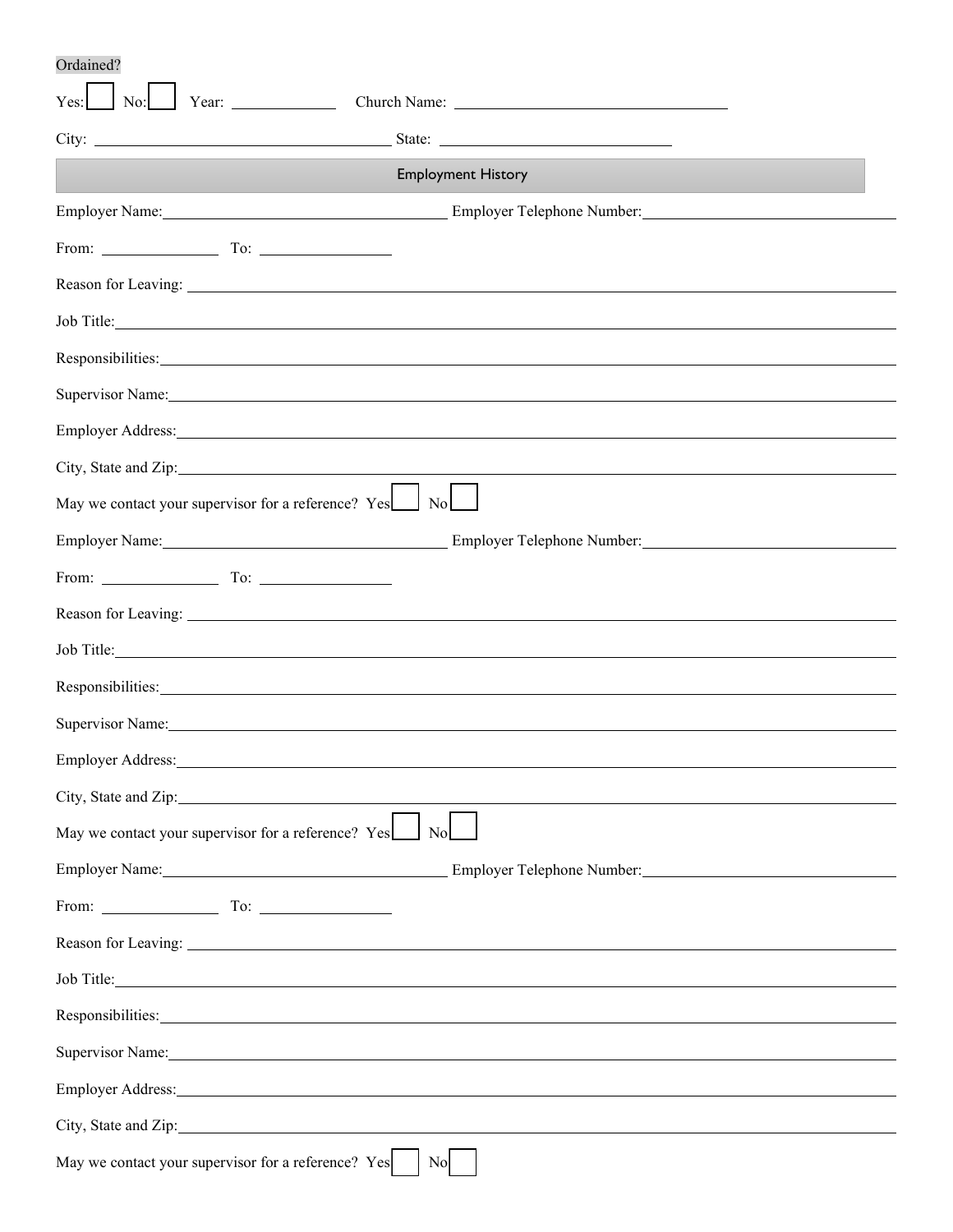#### About You

Denominational Service (i.e. Taught a class or held a position in your State or National Baptist Convention):

Hobbies, Gifts or Talents:

Civic/Community Activities:

Additional information about yourself:

| Military Service:                               |  |
|-------------------------------------------------|--|
| Have you served in the military? $Yes$ $  No  $ |  |
| If yes,                                         |  |
| Type of discharge:                              |  |
| If other that honorable, explain:               |  |